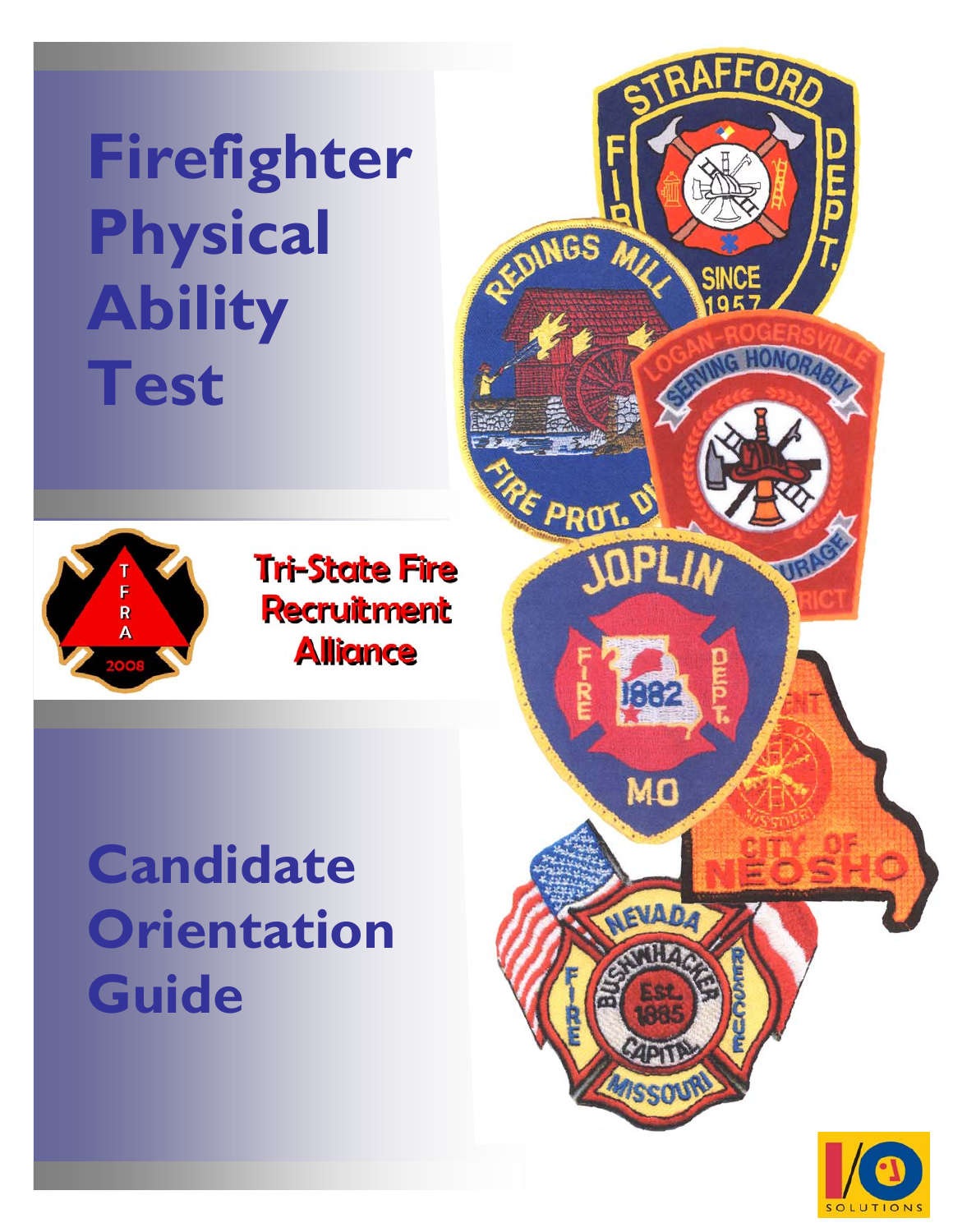# *Physical Ability Test Candidate Orientation Guide*

This manual has been developed to introduce you to the Tri-State Fire Recruitment Alliance<br>Physical Ability Test (PAT). The test consists of a series of tasks designed to assess importa Physical Ability Test (PAT). The test consists of a series of tasks designed to assess important physical abilities necessary for effective job performance as a firefighter. These tasks were developed to mirror real situations that firefighters encounter on the job. These tasks represent basic skills that do not require training or previous experience as a firefighter to successfully complete.

The selection process for firefighters is very competitive. Although you are not required to read or use this Orientation and Preparation Guide, we encourage you to do so. The more prepared you are, the more likely you are to pass the test.

There are eight job-related physical ability test components that are timed in a continuous series. Following is an overview of the components/stations of the PAT:

- Charged hoseline drag simulation
- Charged hoseline reel simulation
- Ladder heel (raise)
- Forcible entry simulation
- Equipment carry simulation
- Stair climb with equipment
- Dummy drag
- Ceiling breach and pull (overhaul) simulation

The following points should help to familiarize you with what will take place on the day of the test.

- Applicants must wear a self-contained breathing apparatus (SCBA), excluding the face piece and low-pressure hose, for all components of the PAT. The SCBA bottle will be empty. The SCBA weighs approximately 29 pounds.
- Applicants are strongly encouraged to wear athletic shoes (sneakers) and appropriate clothing. You will be performing physical acts that demonstrate strength, agility, and endurance, and it is important to be outfitted in attire that does not hinder your performance.
- Protective gloves and a safety helmet will be provided at the test site for your use. You may bring your own gloves, kneepads, etc. to use; however, the testing authority reserves the right to inspect all equipment, and to disallow equipment, to ensure that its use does not affect the fair and impartial administration of the PAT.
- **All eight components of the PAT will be timed in a series. The test has a cut-off score and failure to complete the course in the allowed time will result in disqualification.**
- **You must not run during the test.** Running is not permitted on a working fireground, and it will not be allowed during this test. Failure to heed a first warning not to run will result in disqualification. Running is defined as any time both feet are off the ground at the same time while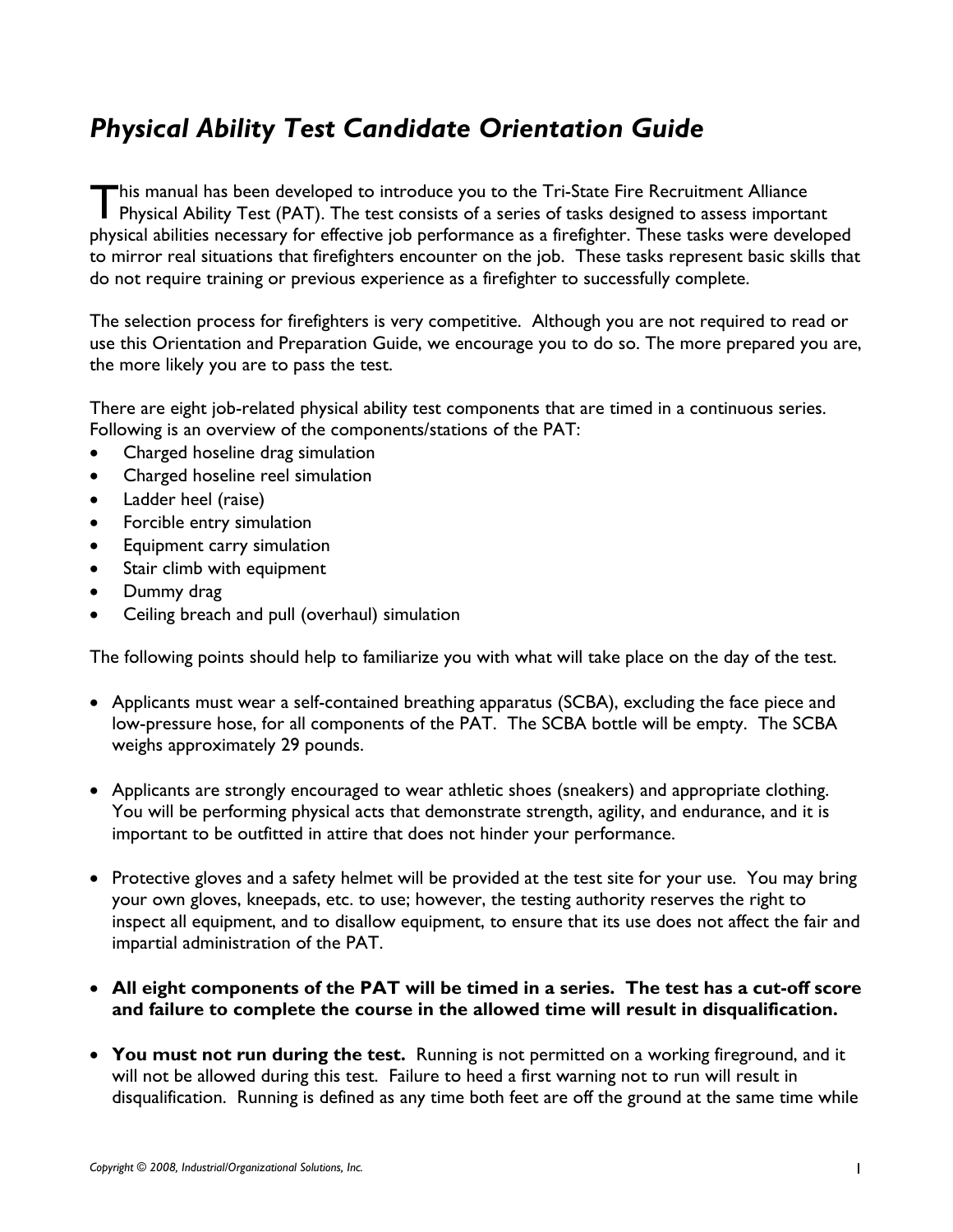you are advancing on the course. You may move as fast as you like, while remaining safe, on the hose drag and stair climb stations as it is not technically possible to run during these components.

- Test monitors will be assigned to time you while on the course. It is acceptable to ask the test monitor questions concerning course rules and layout prior to beginning the course and while on the course.
- You will be allowed as much time as needed to complete each individual component of the PAT within the maximum allotted time. Should you perform one of the components incorrectly, the test monitor will guide you as to how to correct your actions or to perform the component again. Pay careful attention to the instruction of the test monitor and ask for clarification when needed.
- A candidate who does not pass the physical test on their first attempt because of a prop failure or testing mishap may request a second attempt. Second attempts will take place on the same day.

It is the expectation of the Tri-State Fire Recruitment Alliance that this orientation guide will provide you with sufficient information to prepare for and succeed in the PAT. The eight events that compose the Physical Ability Test are outlined for you on the following pages, along with suggestions for preparing for each event.

*Please note that suggestions regarding preparation activities are simply suggestions intended to offer the candidate a means of practicing for the PAT. These are only suggestions. The Tri-State Fire Recruitment Alliance and the PAT developer cannot be held responsible for injuries or expenses incurred during preparation for the PAT.*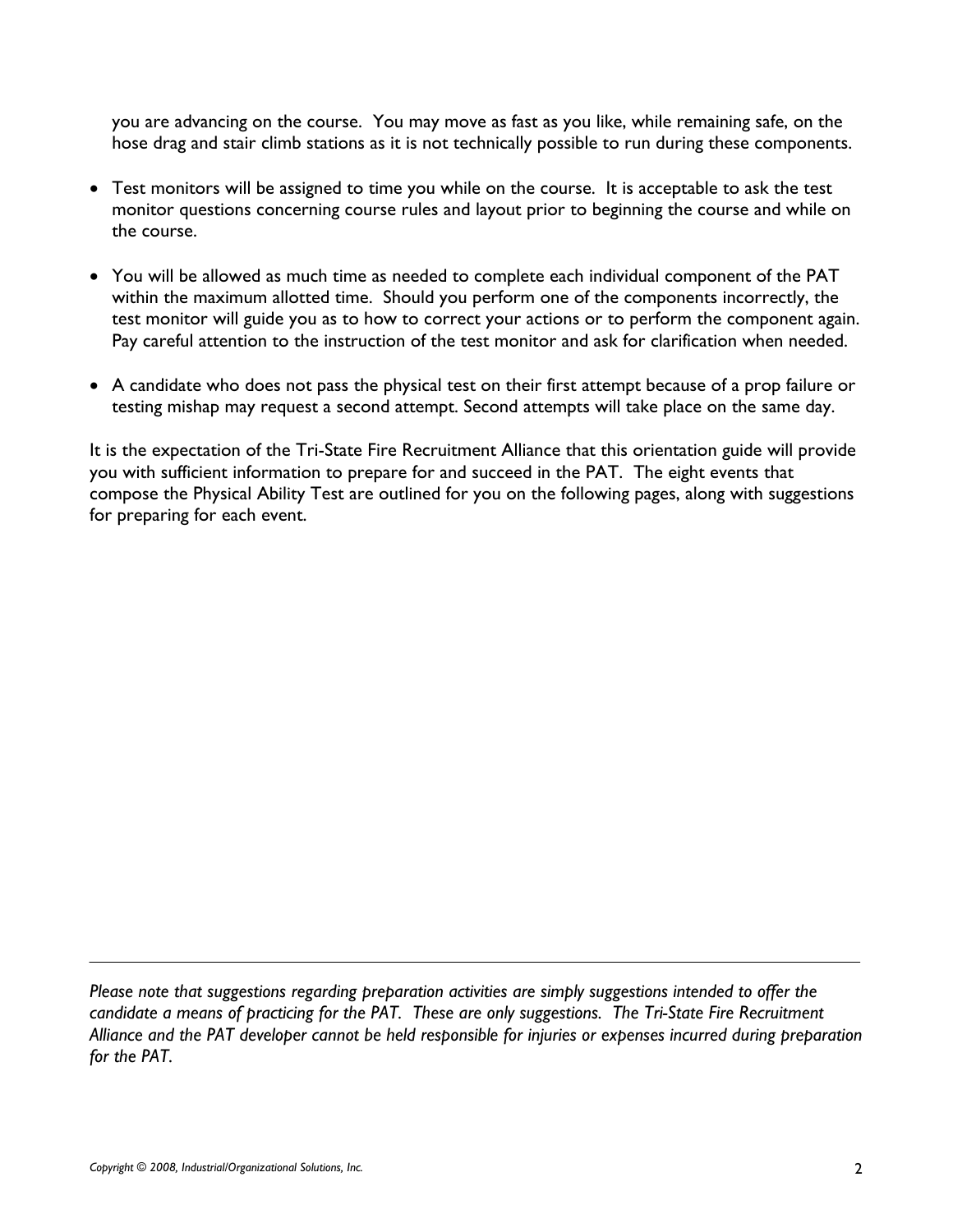*The Tri-State Fire Recruitment Alliance and all agencies participating in this consortium do not recommend or endorse any private schools or services offering preparation for this physical ability test and are not responsible for their advertising claims.* 

# **Hose Drag**

# Station Description:

You will drag a simulated charged hoseline for a distance of 90 feet. The simulator will consist of ten (10) feet of uncharged hoseline linked to a weighted sled box. The box will contain approximately 95 pounds of weight to simulate the weight of three (3) sections of charged 1 ¾-inch hoseline and the associated force/weight of friction on an asphalt surface (a total pull force of 65 pounds). You will drag the simulator for 90 feet until both feet cross over the target line.

# Preparation:

This station assesses your leg strength and overall cardiovascular endurance. You can prepare for this event by dragging a weighted object across the ground using a rope for a distance of 90 feet. You may want to begin with lesser weights and build up to a total weight similar to that used in the hose drag station.

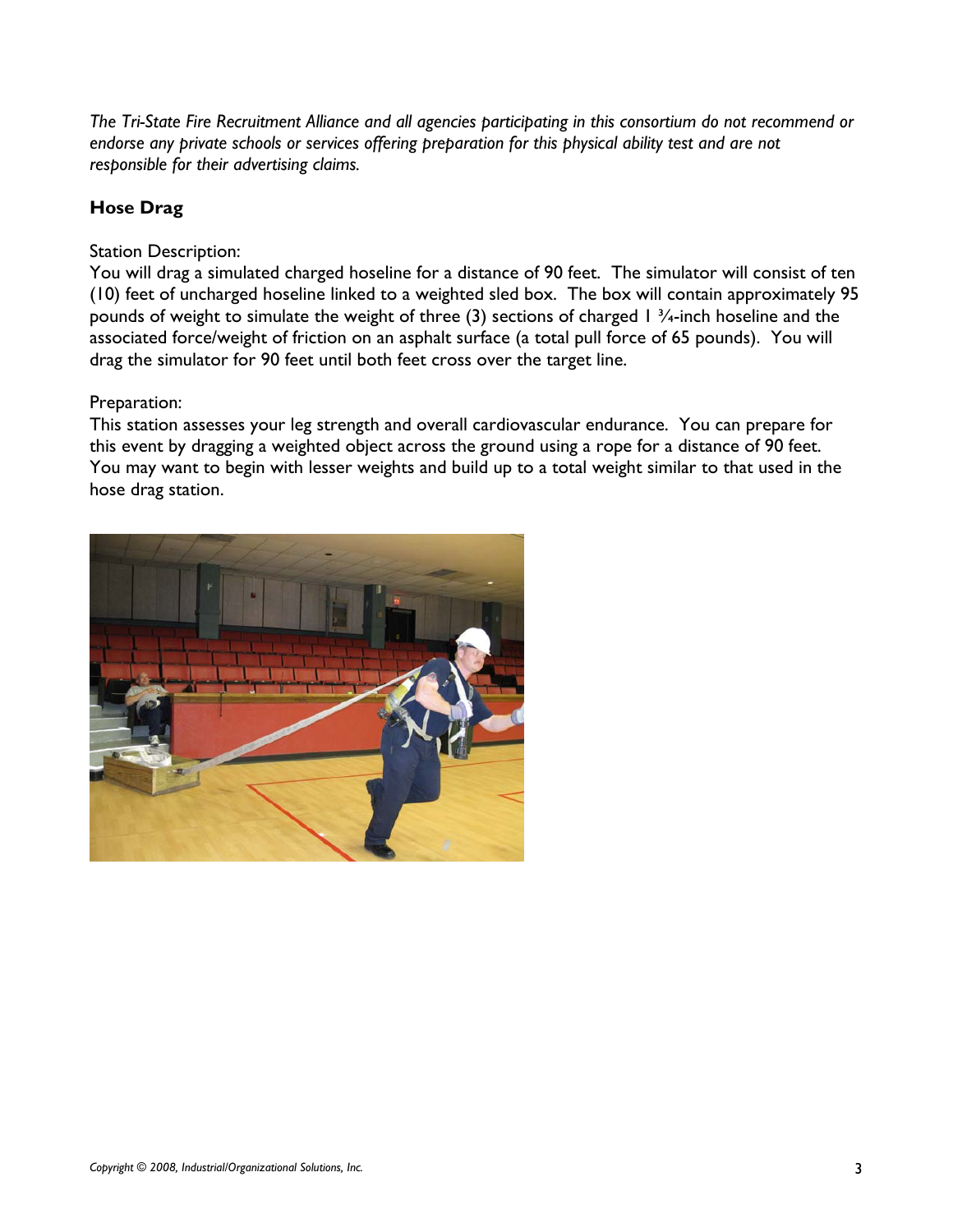# **Hose Reel**

#### Station Description:

After completing the first station, you will be led by the proctor to a square marked on the floor. The proctor will place the end of a 50-foot section of uncharged hoseline just inside the marked square. You will take hold of the hoseline and begin to reel in the same simulator that you dragged in the previous station. You must remain inside the marked square measuring five feet by five feet at all times. The exercise will end once you have reeled in all 50 feet of hoseline and the leading edge of the sled box crosses over the front edge of the marked box.

You may reel in the hoseline in whatever fashion you choose as long as you remain inside the marked square and do not become entangled in the hoseline.

#### Preparation:

This station assesses your upper body strength, grip strength and muscular endurance. You can prepare for this station by reeling in rope connected to a heavy object that slides across the ground.



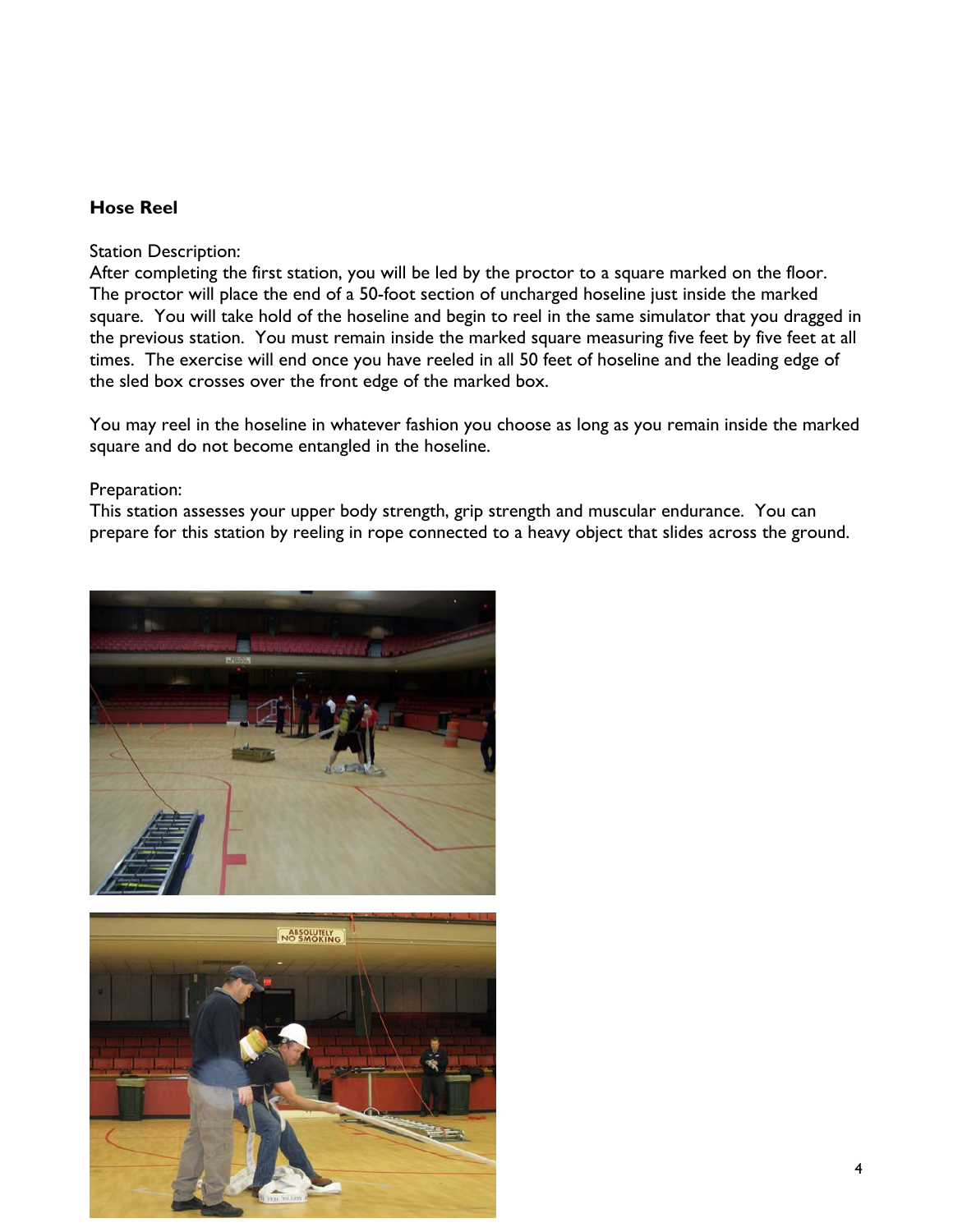## **Ladder Heel**

Station Description: You will raise a 24-foot extension ladder by 'walking it up' using a hand-overhand technique. The ladder will be lowered in the reverse manner. The ladder is secured to the ground using a pivot system that will keep the base of the ladder in place. The upper portion of the ladder will be secured using a belay system that will control the ladder from falling should you lose control.

You must 'walk' the ladder all the way to a vertical position and all the way back down to the ground using the rungs of the ladder. You must not drop the ladder or grasp the rails of the ladder at any time.

#### Preparation:

This station assesses basic coordination and upper body strength. You may prepare for this exercise by 'heeling' a ladder up against the side of a fixed structure.

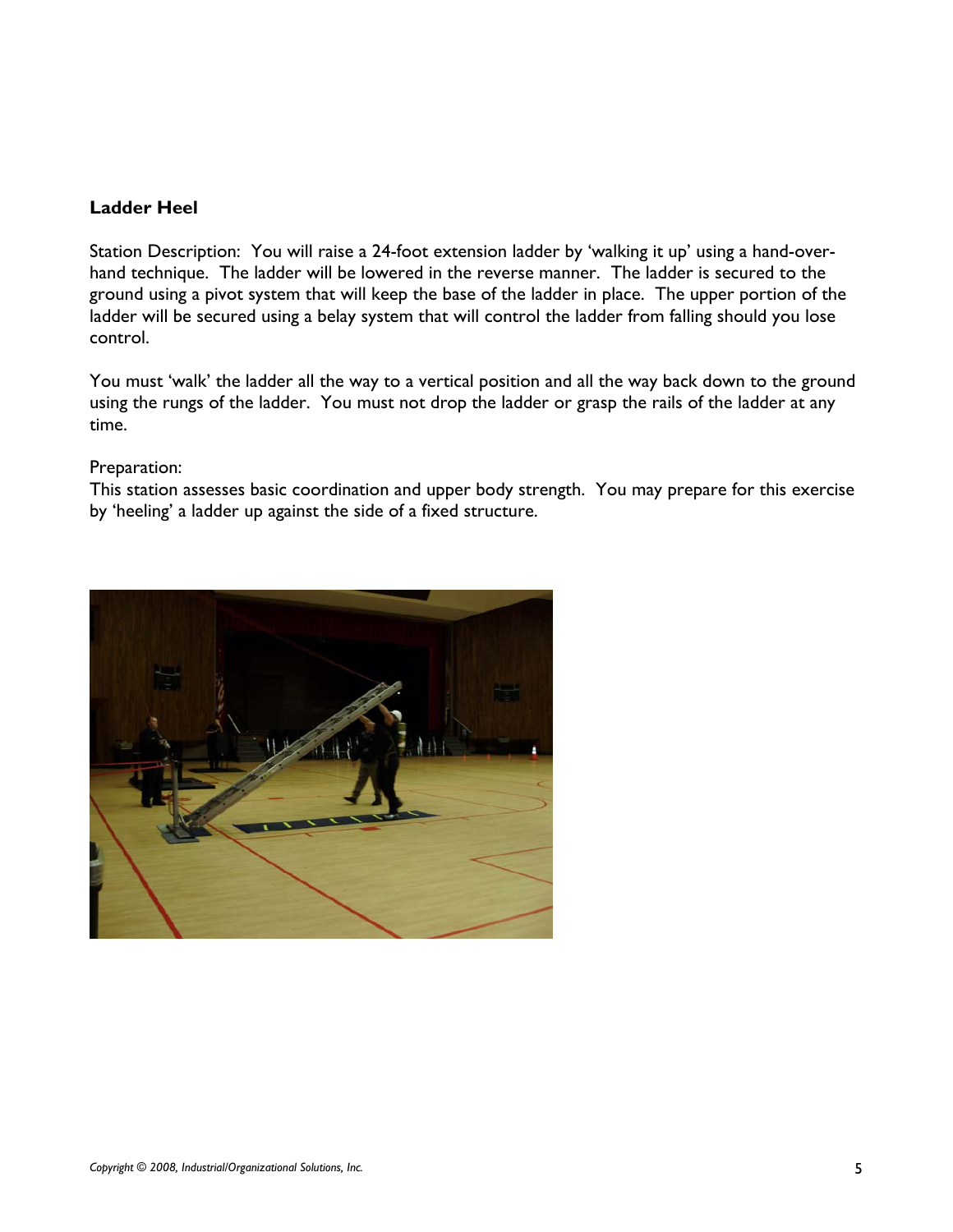# **Forcible Entry**

#### Station Description:

You will use a ten-pound sledge hammer to strike a 'sled target' located three feet off the ground. This activity simulates forcible entry scenarios on the fireground such as penetrating a locked door. You will strike the target the number of times necessary to move the sled a distance of 12 inches. You must remain on the designated platform at all times while completing this station.

#### Preparation:

This station assesses upper body strength and coordination. You may prepare for this event by striking a solid object with a 10 pound sledge hammer a number of times. Practice hitting a target approximately six inches square.

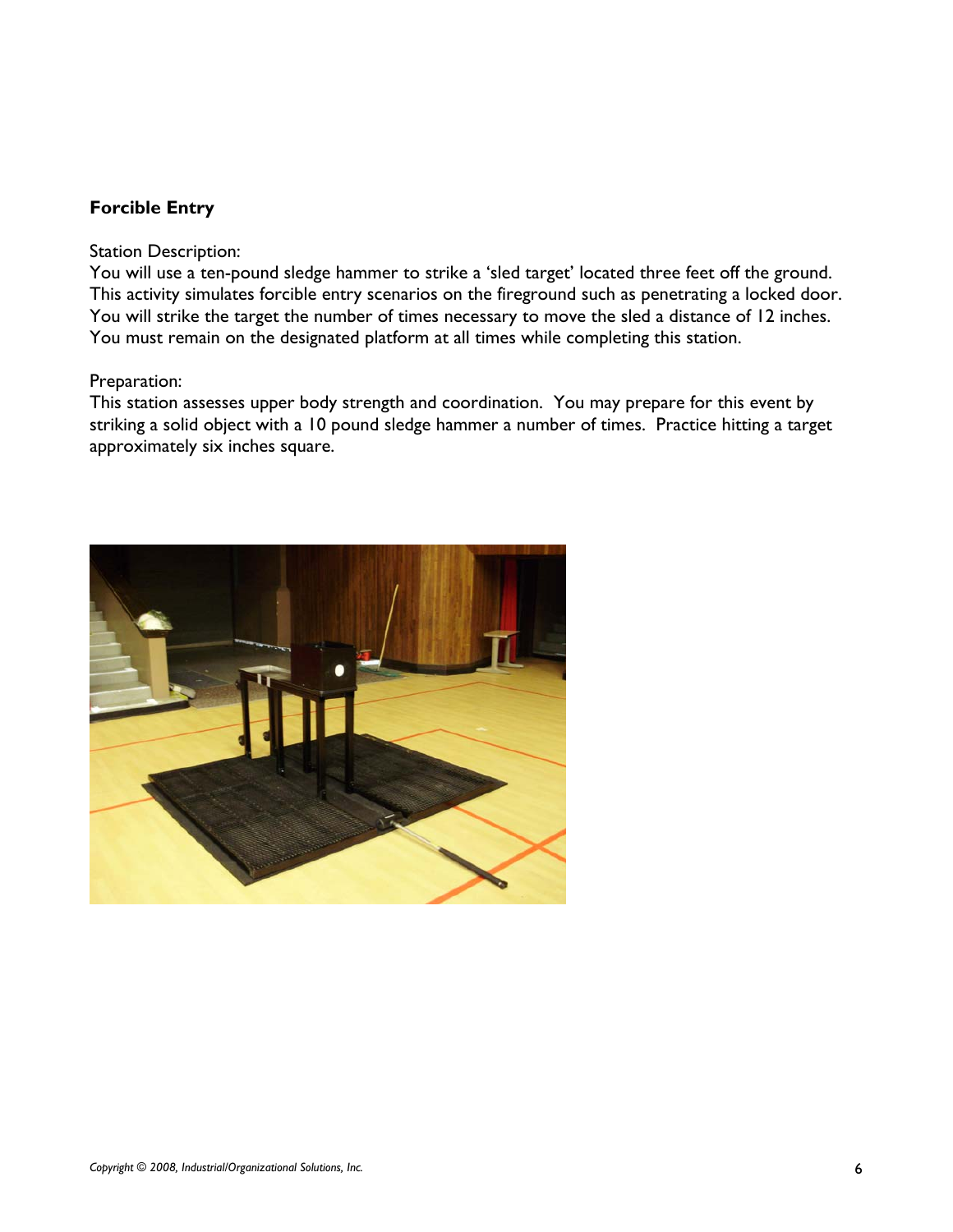# **Equipment Carry**

#### Station Description:

You will dismount a simulated gas-powered positive pressure ventilation (PPV) fan from a mounting platform, carry the simulator for 50 feet, around a cone, 50 feet back to the mounting platform and then remount the fan onto the platform. The PPV fan prop weights approximately 45 pounds. The fan must be carried at all times while you are advancing it forward. You may set the fan down at any time to rest. The fan must be remounted completely within the compartment to complete this station.

## Preparation:

This station assesses core body strength, grip strength and overall cardiovascular endurance. You may prepare for this event by carrying a 45 pound object for a distance of 100 feet.

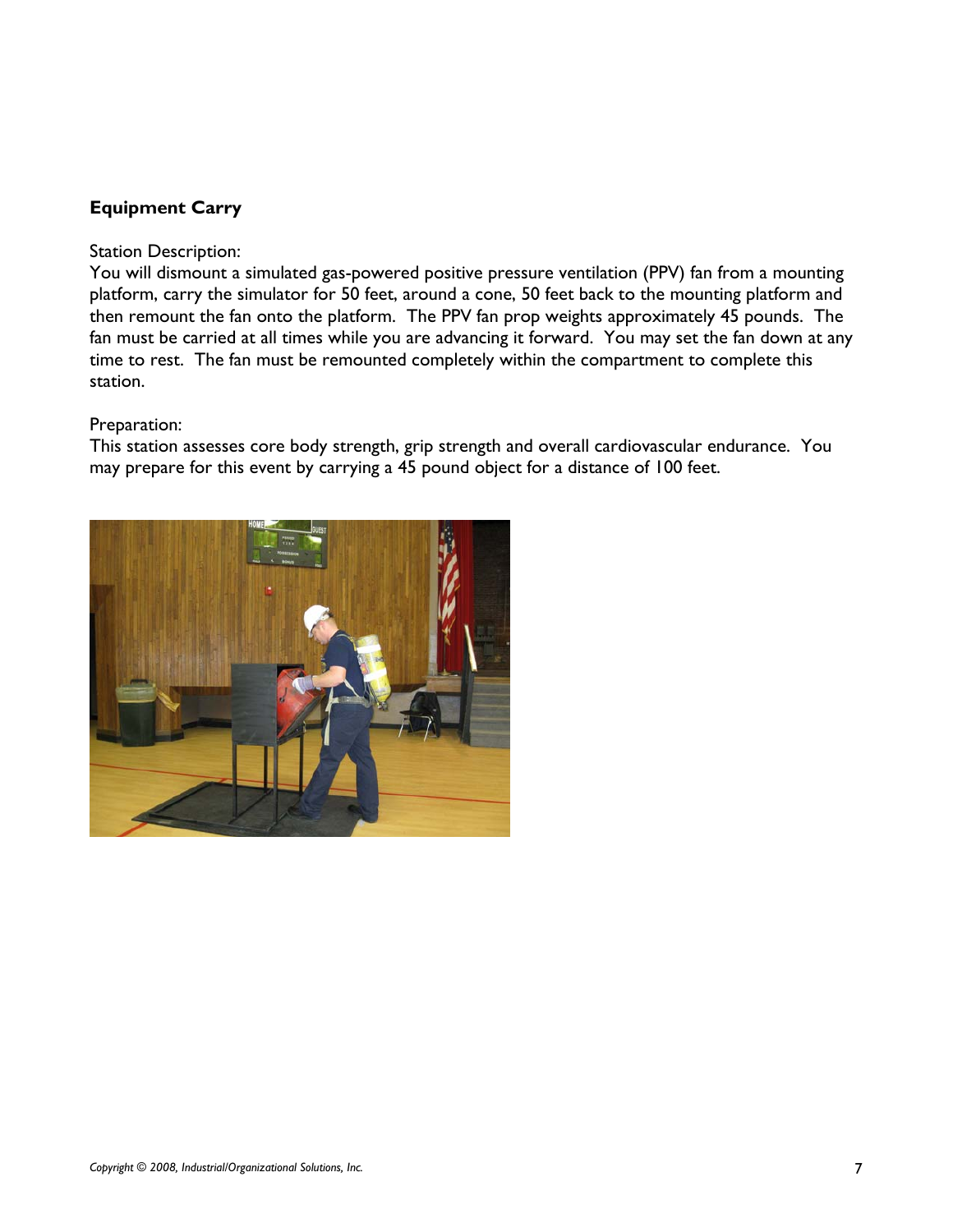# **Stair Climb**

#### Station Description:

You will climb stairs equivalent to up to and back down from a conventional third floor (two flights of stairs). You will carry a 'high-rise pack' containing two sections of bundled 1  $\frac{3}{4}$ -inch hoseline weighing approximately 42 pounds.

The stair prop that you will use contains four stairs going up and four coming back down. It has railings on both sides that you can use. You must hit every stair going up and down. Should you skip a stair, the proctor will require that you go back and hit that stair. You will be required to complete seven (7) up and back down repetitions in order to complete this station. A single repetition involves climbing up the four stairs and then climbing down the other side of the simulator.

You may carry the hosepack in any manner that is comfortable. You must carry the hosepack at all times. You must not drag the hosepack at any time.

#### Preparation:

This station assesses muscular and cardiovascular endurance. You may practice for this station by ascending and descending two flights of stairs while carrying approximately 70 pounds of weight (SCBA plus hose pack).

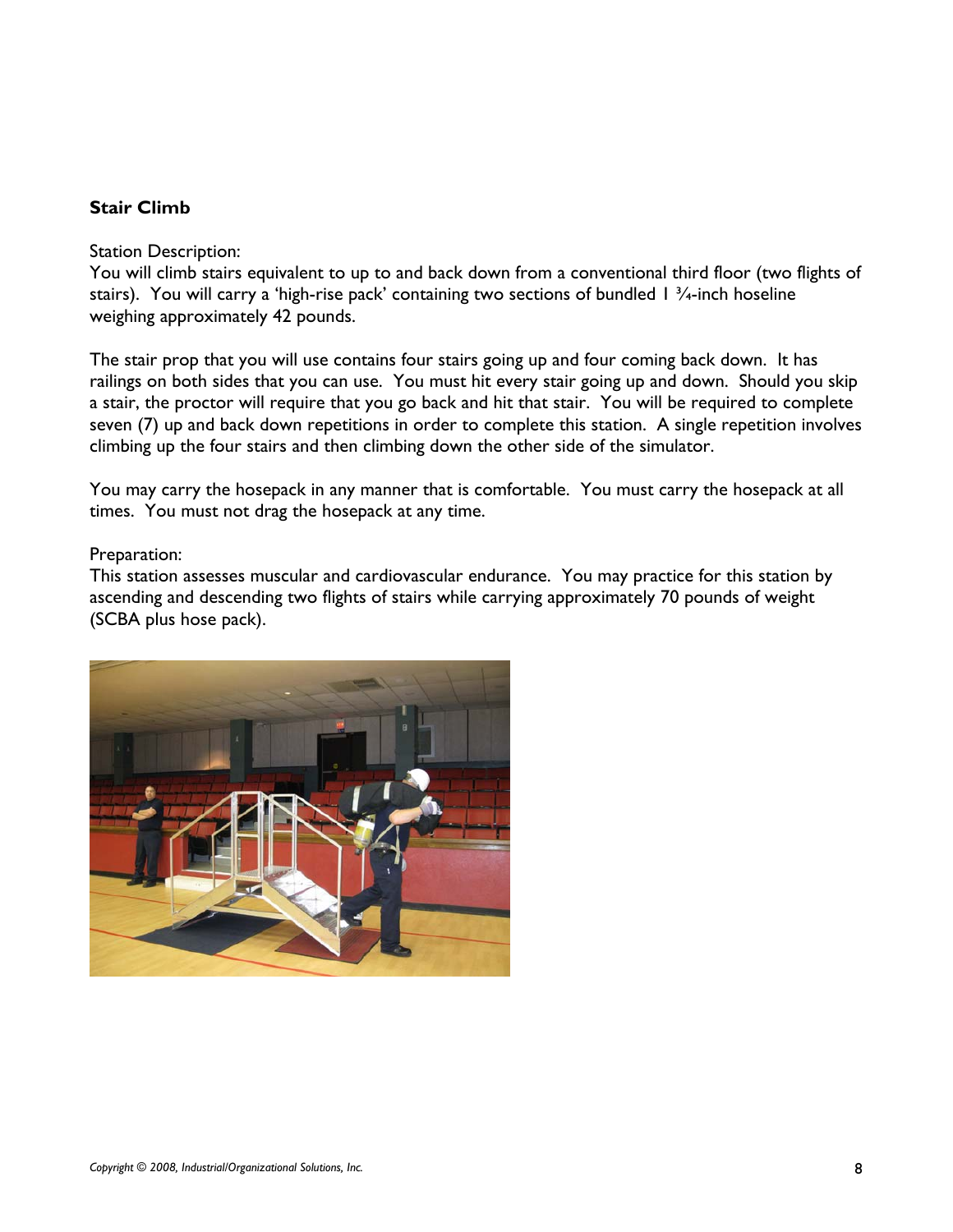# **Dummy Drag**

Station Description: You will drag a human form dummy weighing 165 pounds (weight of dummy and clothing) for 25 feet, around a weighted barrel, and then back 25 feet across the starting point for a total distance of 50 feet. You will drag the dummy using the pull harness attached to the dummy ONLY. It will be unacceptable to drag the dummy by any limb, to lift under the dummy's arms, to drag by holding onto clothing, or to carry the dummy. In order to complete this station, both the candidate and the dummy must completely cross the finish line.

## Preparation:

This station assesses lower body strength and endurance. You may prepare for this event by dragging a weighted object using a rope in much the same way as was suggested for station one.

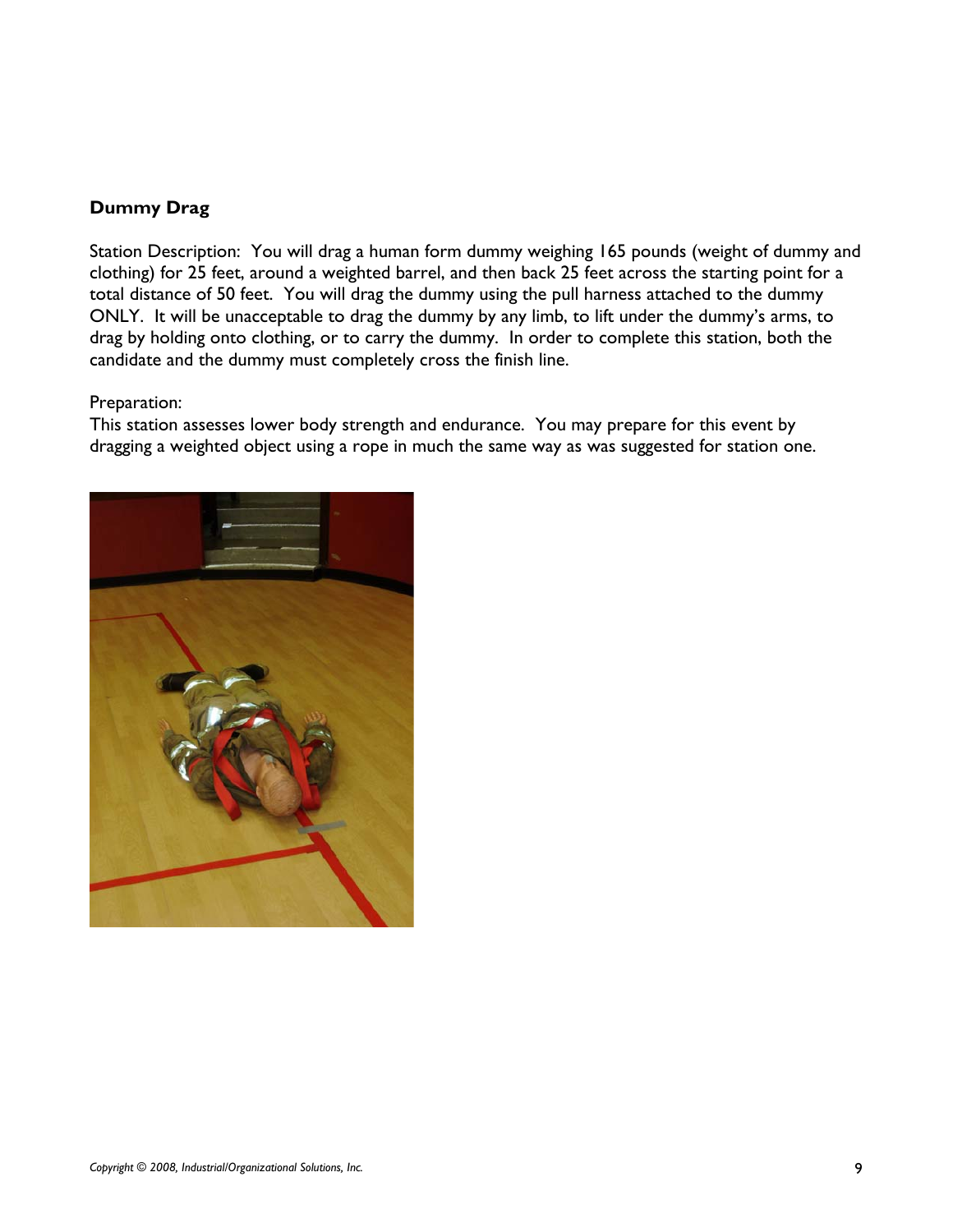# **Ceiling Breach and Pull**

#### Station Description:

You will demonstrate the physical abilities needed to breach and pull ceiling with a pike pole during overhaul procedures by performing breach and pull motions using a ceiling simulator. You will position a pike pole in the target diamond on the breach portion of the simulator and perform 3 breach repetitions. You will then hook the pike pole onto the pull portion of the simulator and perform 5 pull repetitions. This sequence will be repeated for 4 total cycles.

This station involves a highly specific simulator. It is recommended that you pay careful attention to how this simulator works prior to beginning the test.

The breach side of the simulator requires you to push up a hatch door offering 60 pounds of resistance. The pull side of the simulator requires that you hook onto a metal ring a pull down with a force of 80 pounds.

You will be required to push the breach-side hatch door completely up and than bring it back down completely to complete a repetition. You will be required to fully pull down and return the pull side of the simulator to complete a repetition.

The proctor will count out your repetitions and provide instruction to ensure that you perform acceptably during this component.

## Preparation:

This station assesses upper body strength and grip strength. The easiest way to prepare for this exercise will be to use a universal weight machine. The military press exercise that is typically performed using a universal weight machine will allow you to practice pressing weight upward above your head using your arms. Do keep in mind that during this component you may be able to use your legs and lower body to assist in pushing up on the breach side of the simulator. The 'lat' pull down exercise typically incorporated into a universal weight machine will closely simulate the pull side of the simulator if you use a close, vertical grip.

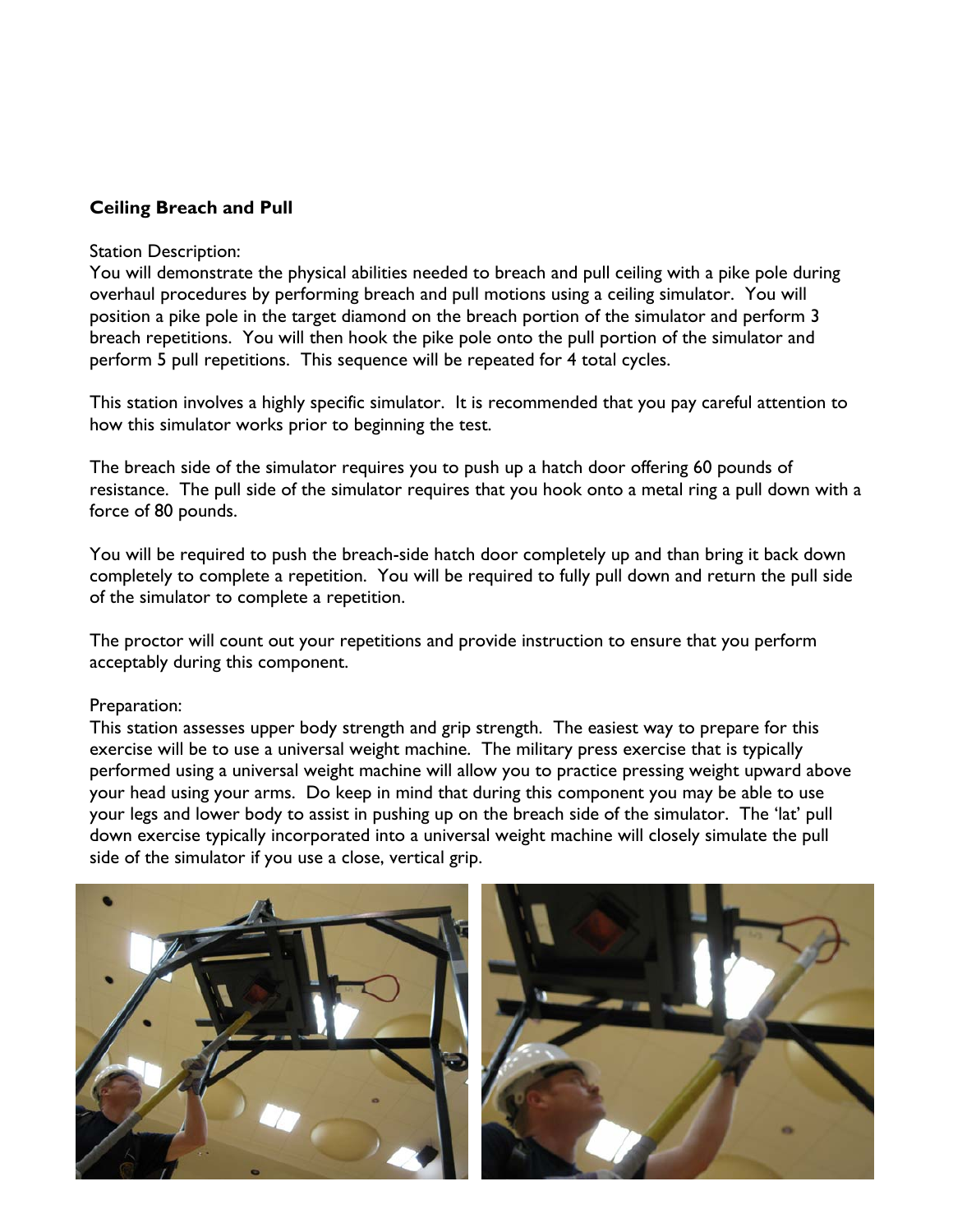# **Scoring**

The PAT is a timed test. Any candidate that completes the course in **5 minute and 29 seconds** (5:29) or less will pass this stage of the selection process. There is no advantage in seeking to complete the test in a time significantly lower than the allotted time.